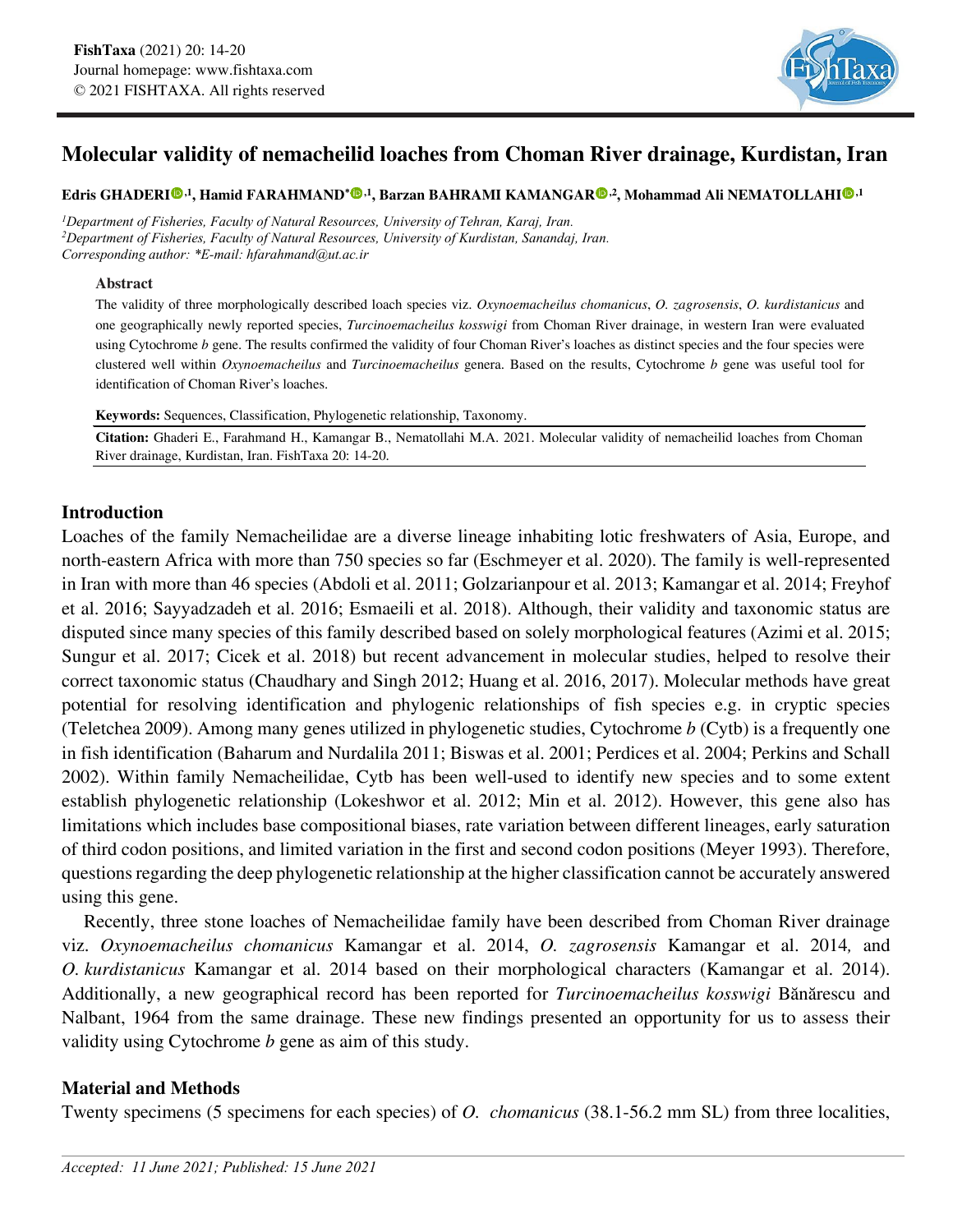

**Figure 1.** Map showing the location of samplings (A) Korhe-pazi at Baneh River (36°01'03N, 45°55'20"E), (B) Payepol at Boein River (35°56'30"N, 45°56'36"E), (C) Jemli at Choman River (35°57'54"N, 45º42ʹ30ʺE) and (D) Tajaban at Choman River (35°56'53"N, 45°41'40"E).

**Figure 2.** (A) *Oxynoemacheilus chomanicus*, (B) *O. zagrosensis*, (C) *O. kurdistanicus* and (D) *Turcinoemacheilus kosswigi*.

including (station A in Fig. 1) Korepazi in Baneh River (n=2), (B) Payepol in Boein River (n=1) and (C) Jemli in Choman River (n=2), *O. zagrosensis* (48.4-58.4 mm SL) from two localities in (C) Jemli in Choman River (n=2) and (D) Tajaban in Choman River (n=3), *O. kurdistanicus* (32.2-60.5 mm SL) and *T. kosswigi* (25-49.4 mm SL) from Tajaban in Choman River (D) were collected in August and September 2011 (Fig. 2). All specimens fixed in ethanol 96% after anesthetized with clove oil and samples of their muscles tissue were taken from for molecular study.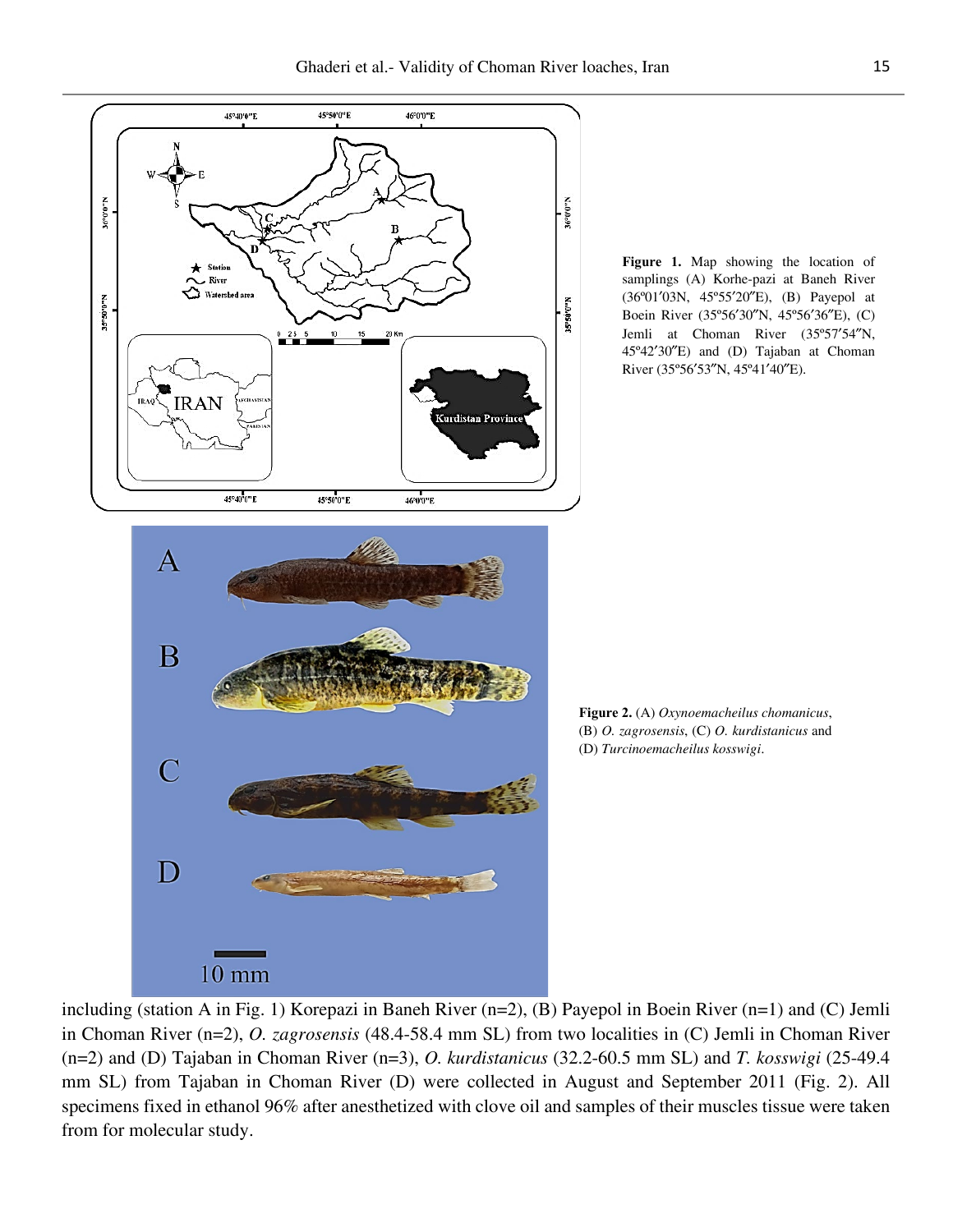| <b>Species</b>            | <b>Drainage</b> | Country     | <b>Published by</b>       | Genbank Acc. No. |
|---------------------------|-----------------|-------------|---------------------------|------------------|
| Oxynoemacheilus zarzianus | Lesser Zab      | Iraq        | Freyhof and Geiger 2017   | KY849792         |
| Oxynoemacheilus zarzianus | Lesser Zab      | Iraq        | Freyhof and Geiger 2017   | KY849795         |
| Oxynoemacheilus zarzianus | Lesser Zab      | Iraq        | Freyhof and Geiger 2017   | KY849796         |
| Oxynoemacheilus zarzianus | Lesser Zab      | Iraq        | Freyhof and Geiger 2017   | KY884997         |
| Oxynoemacheilus bureschi  | Balkan          |             | Sediva et al. 2010        | GQ199473         |
| Oxynoemacheilus bureschi  | Balkan          |             | Sediva et al. 2010        | GQ199474         |
| Oxynoemacheilus bureschi  | Balkan          |             | Sediva et al. 2010        | GQ199475         |
| Oxynoemacheilus bureschi  | Balkan          |             | Sediva et al. 2010        | GQ199476         |
| Turcinoemacheilus sp.     | Karoun          | <b>Iran</b> | Jamshidi et al. 2013      | GQ338826         |
| Turcinoemacheilus sp.     | Karoun          | <b>Iran</b> | Jamshidi et al. 2013      | GQ338827         |
| Turcinoemacheilus sp.     | Karoun          | Iran        | Jamshidi et al. 2013      | GQ338828         |
| Oxynoemacheilus hanae     | Sirvan          | Iraq        | Freyhof and Abdullah 2017 | MH842969         |
| Oxynoemacheilus gyndes    | Sirvan          | Iraq        | Freyhof and Abdullah 2017 | MH842968         |
| Paracobitis atrakensis    | Kavir basin     | Iran        | Sayyadzadeh et al. 2019   | MG229862         |
| Paracobitis atrakensis    | Atrak           | Iran        | Sayyadzadeh et al. 2019   | MG229861         |
| Paracobitis atrakensis    | Atrak           | <b>Iran</b> | Sayyadzadeh et al. 2019   | MG229863         |
| Paracobitis hircanica     | Zarin-Gol       | <b>Iran</b> | Sayyadzadeh et al. 2019   | MG229864         |
| Paracobitis hircanica     | Zarin-Gol       | Iran        | Sayyadzadeh et al. 2019   | MG229865         |
| Paracobitis malapterura   | Namak           | Iran        | Sayyadzadeh et al. 2019   | MG229878         |
| Paracobitis malapterura   | Oom             | Iran        | Sayyadzadeh et al. 2019   | MG229879         |
| Paracobitis malapterura   | kordan          | Iran        | Sayyadzadeh et al. 2019   | MG229880         |
| Paracobitis malapterura   | Kavir basin     | Iran        | Sayyadzadeh et al. 2019   | MG229881         |
| Paracobitis molavii       | Lesser Zab      | <b>Iran</b> | Sayyadzadeh et al. 2019   | MG229860         |
| Paracobitis persa         | Kor             | Iran        | Sayyadzadeh et al. 2019   | MG229866         |
| Paracobitis persa         | Kor             | Iran        | Sayyadzadeh et al. 2019   | MG229868         |
| Paracobitis rhadinaea     | Sistan          | Iran        | Sayyadzadeh et al. 2019   | MG229876         |
| Paracobitis rhadinaea     | Sistan          | Iran        | Sayyadzadeh et al. 2019   | MG229877         |
| Triplophysa leptosoma     | Qilian          | China       | Zhang et al. 2017         | KX213666         |

**Table 1.** Cytochrome *b* sequences downloaded from NCBI GenBank with information on drainage, country of origin and source.

DNA was extracted using salting out protocol from muscle tissue (Cawthorn et al. 2011). To amplify a 1140 bp of Cytochrome *b*, DNA extracts were subjected to PCR amplification, using primer set of L14724 (5'-GA CTTGAAAAACCACCGTTG-3') and H15915 (5'-CTCCGATCTCCGGATTACAAGAC-3') (Tang et al. 2006). PCR was performed at an initial denaturation step at 94˚C for 3 min followed by 35 cycles at 94˚C for 30 s, 52-58˚C for 45 s, 72˚C for 1 min and a final extension at 72˚C for 8 min. The amplified fragments were purified with Promega DNA purification kit following the manufacturer's instructions. The purified fragments were sequenced bidirectional by BIONEER Company. All sequences were deposited the GenBank database.

Kimura two parameter (K2P) distance model (Kimura 1980) was used to calculate sequence divergences in Choman's loach species. Two categories of K2P were calculated to test intra and interspecific distances in Choman's loach species. K2P genetic distances were calculated using MEGA 6 software package (Tamura et al. 2013). For phylogenetic analysis, 20 sequences from Choman's loach species were included with 27 sequences representing 11 species of Nemacheilidae family (Table 1). *Triplophysa leptosoma* (KX213666) was used as out-group. Our attempt to obtain the full fragment of cytochrome *b* genes was not successful and the samples obtained were read incompletely with the H15915 primer. The average sequence length was 1097 bp within the range of 1011 to 1131 bp. For this reason, we considered the sequences of Choman and extracted the sequences from the gene bank with 989 bp nucleotide fragments.

Phylogenetic trees were reconstructed for the gene data set using Neighbor Joining (NJ), Maximum Likelihood (ML) and Bayesian Analyses (BA). Sequences were aligned using Clustal X ver. 1.85 (Thompson et al. 1997). NJ phylogeny was inferred with neighbor-joining algorithm and bootstrapping support for the nodes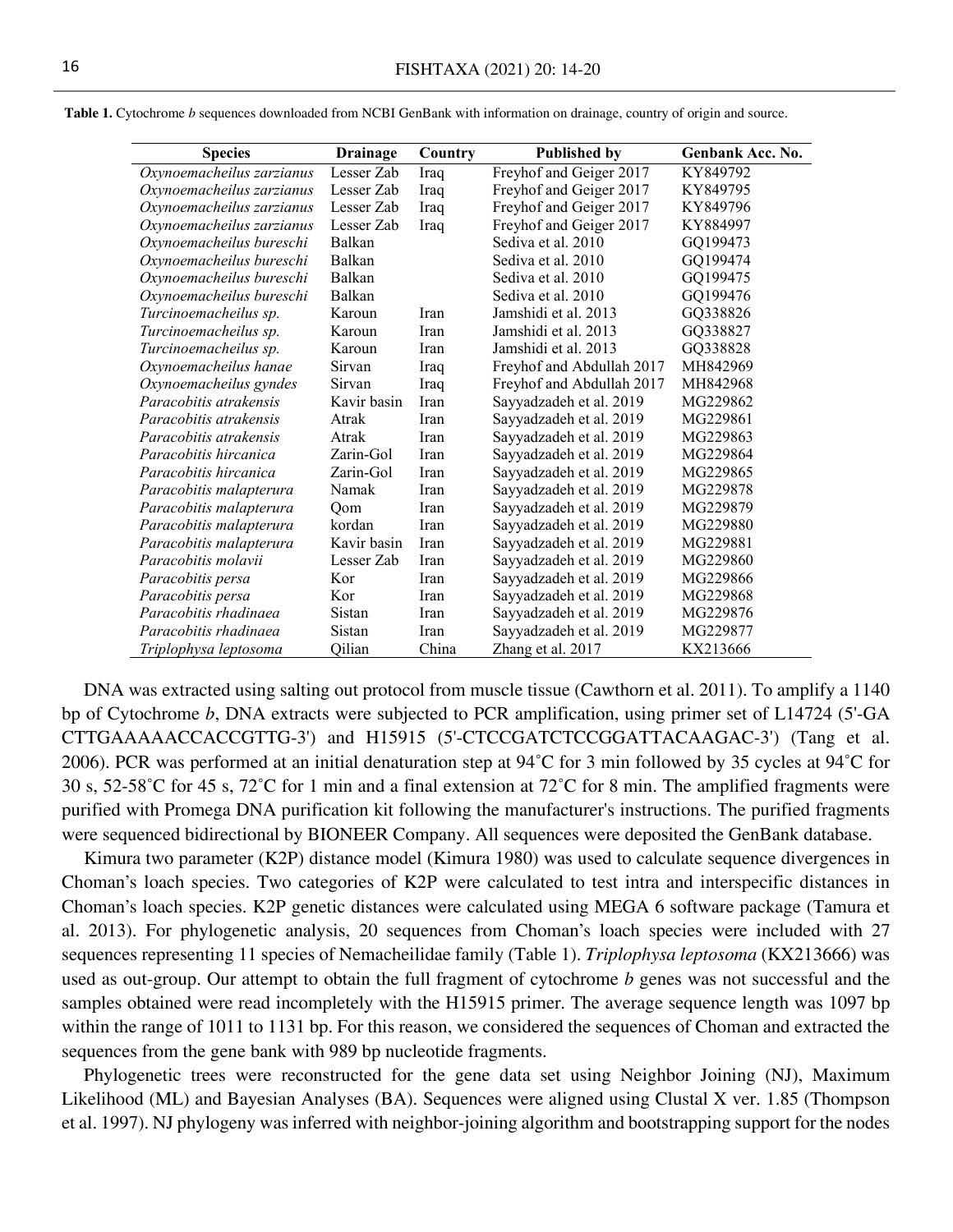|                  |         | O. chomanicusO. zagrosensisO. kurdistanicus |       |
|------------------|---------|---------------------------------------------|-------|
| O. chomanicus    |         |                                             |       |
| O. zagrosensis   | 4.8%    |                                             |       |
| O. kurdistanicus | $3.7\%$ | $6.6\%$                                     |       |
| T. kosswigi      | 22.7%   | 24.1%                                       | 23.9% |

**Table 2.** Mean interspecific K2P genetic distances between the Choman loach species.

(10,000 pseudoreplicates) as implemented in PAUP\* 4.0b10 (Swofford 2002; Windows version). Phylogenetic trees using ML were estimated as implemented in RAxML (Randomized Axelerated Maximum Likelihood, version 7.0.4) (Stamatakis 2006). The Akaike information criterion (AIC) implemented in MODELTEST v3.4 (Posada and Crandall 2003) was used to identify the optimal molecular evolutionary model for each partition on the sequence data set. GTR+I+G model were utilized to obtain the optimal ML trees and bootstrap support. Robustness of the inferred trees was evaluated using bootstrap analysis on 10,000 pseudoreplications using RAxML 7.0.4 (Felsenstein 1985; Stamatakis et al. 2008). BA analyses were conducted using Mr. Bayes v3.1.2 (Huelsenbeck and Ronquist 2001). For BA, 10,000,000 cycles were implemented for four simultaneous Monte Carlo Markov chains, sampling the Markov chain at intervals of 100 generations. Log-likelihood stability was attained after 100,000 generations; the first 1,000 trees were discarded as "burn-in" in each analysis. Support for BI tree nodes was determined based on values of Bayesian posterior probabilities. Final trees were visualized in the FigTree v.1.4.2 program (Rambaut 2019).

### **Results**

Of the total 989 sites, 373 sites were variable, and 311 sites were parsimony informative. No internal indels were observed in any sequences generated herein or downloaded from the Genebank. The average nucleotide composition of *O. chomanicus*, *O. zagrosensis*, *O. kurdistanicus* and *T. kosswigi* sequences were Adenine (A) 25.2, 24.9, 24.9 and 27.9%, Thymine (T) 31.4, 31, 30.7 and 31.5%, Cytosine (C) 26.8, 27, 27.5 and 24.8% and Guanine (G) 16.6, 17.1, 16.9 and 15.7%, respectively. In all four species, the content of A+T was higher than that of C+G. Transitions (Ti) / transversions (Tv) ratios for *O. chomanicus*, *O. zagrosensis*, *O. kurdistanicus* and *T. kosswigi* were 2.21, 1.27, 0.965 and 2.1, respectively. Intraspecific K2P distance for Choman's loach species were 0.7, 0.9, 0.3 and 1% for *O. chomanicus*, *O. zagrosensis*, *O. kurdistanicus* and *T. kosswigi*, respectively. The highest interspecific distance (24.1%) was observed between *T. kosswigi* and *O. zagrosensis*, whereas the lowest distance (3.7%) was observed between *O. chomanicus* and *O. kurdistanicus* (Table 2).

The obtained trees from three analyses, NJ, ML and BI demonstrated an identical relationship (Fig. 3). The phylogenetic trees divided all specimens into two clades. Clade one contained *Oxynoemacheilus* sequences including those from Choman and the other clade consisted of loaches of *Turcinoemacheilus* sequences including *T. kosswigi*. Among *Oxynoemacheilus* species, the Choman loaches of *O. zagronensis* and *O. chomanicus* seems to be more closely related.

#### **Discussion**

Identification of loach species has always been a difficult task and their morphological classification has shown instability (Regan 1911; Hora 1932; Sawada 1982; Siebert 1987). The problems in this regard appear in two forms, differentiating specimens from the same species and to a lesser extent similarity between specimens of different species. Therefore, in this study, we employed a more reliable method to confirm the loach species in the work of Kamangar et al. (2014). Based on the results, the Cyb sequences of *T. kosswigi* from the Choman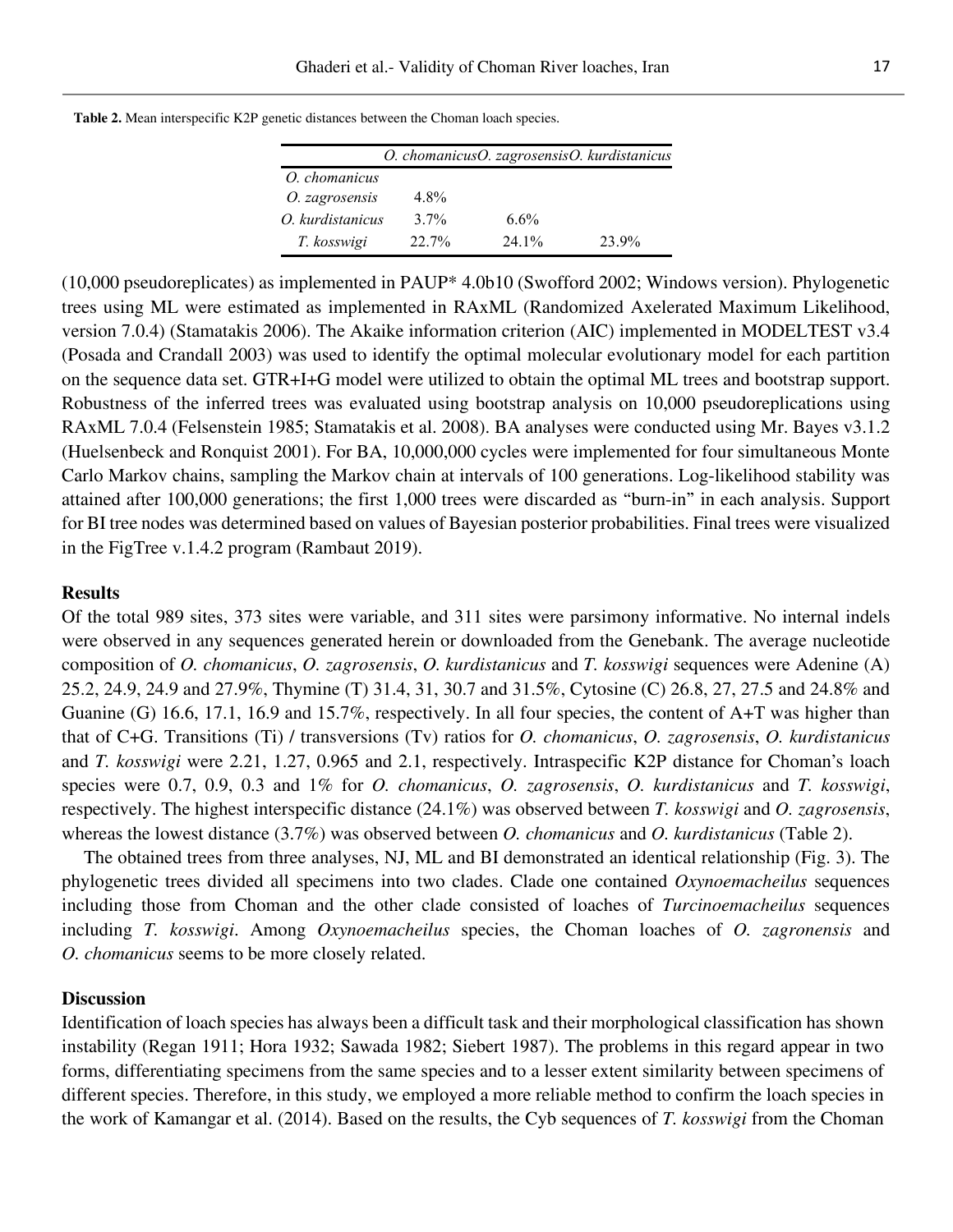

**Figure 2.** Phylogenetic tree of the studied Choman loaches species. Similar tree topologies were supported by NJ, ML and Bayesian inference methods. Numbers on nodes represent NJ and ML bootstrap support for that node (number of pseudoreplicates 10000 for NJ and ML) and posterior probabilities for BI (number of generations 10,000,000), respectively. The names of Choman loaches species are depicted in bold.

river drainage shows similarity to *Turcinoemacheilus* sp. sequences as it was reported from Iran by Jamshidi et al. (2013) (Accessions; GQ 338826, GQ 338827 and GQ 338828). Jamshidi et al. (2013) suspected that these sequences belong to the *Turcinoemacheilus kosswigi*. Our findings did not confirm their results. The results revealed that the *T. kosswigi* and *Turcinoemacheilus* sp. are probably two distinct taxa.

The k2p genetic distance between Choman loaches of the genus *Oxynoemacheilus* were less than 1% and for *T. kosswigi* at 1% too. The results were in agreement with by Li et al. (2018) that Cytb intraspecific differences in fishes (i.e. amount of K2P) are generally less than 1%, while interspecific differences are generally higher than 10%. Based on the results, within the *Oxynoemacheilus* clade, two clades are detected including (1) those of our materials as well as *O. hanae* and *O. zarzianus* and (2) *O. gyndes*. A recent study by Feryhof and Abdullah (2017) has shown that *O. kurdistanicus* is sympatric with those of *O. hanae* and *O. gyndes.* Our results have shown that Cytb genes are useful in identification of the Choman loaches and confirmed their validity. Further, the validity and distinct clade of the loach *T. kosswigi* is supported.

## **Acknowledgments**

We thank the faculty and personnel of the Department of Natural Resources, University of Kurdistan, Iran for help in logistics, field and laboratory works. Many thanks to R.L. Mayden, Department of Biology, Saint Louis University, USA for his instructive inputs for this study. Many thanks to A. Namayandeh of Environmental and Life Sciences, Trent University, Peterborough, Canada for help in linguistics and draft editing. Financial support for this study was provided through a grant by Department of Natural Resources, University of Tehran, Iran.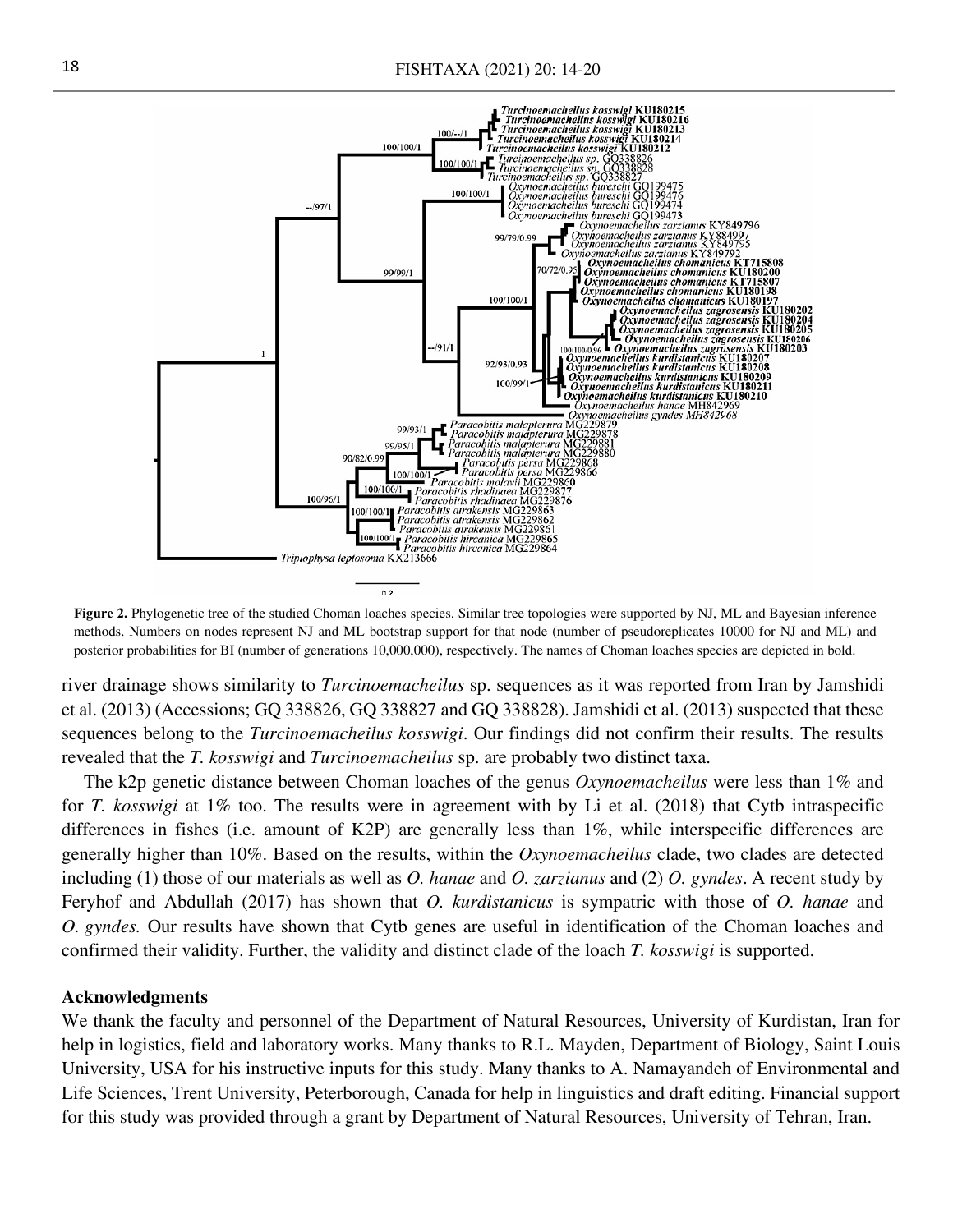#### **Literature cited**

- Abdoli A., Golzarianpour K., Kiabi B., Naderi N., Patimar R. 2011. Status of the endemic loaches of Iran. Folia Zoologica 60(4): 362-367.
- Azimi H., MousaviSabet H., Eagderi S., Vatandoust A. 2015. Osteological characteristics of Turkmenian stone loach, *Paraschistura cristata* (Cypriniformes: Nemacheilidae). International Journal Aquatic Biology 3(5): 290-300.
- Baharum S.N., Nurdalila A.W.A. 2011. Phylogenetic relationships of *Epinephelus fuscoguttatus* and *Epinephelus hexagonatus* inferred from mitochondrial cytochrome *b* gene sequences using bioinformatic tools. International Journal of Bioscience, Biochemistry and Bioinformatics 1(1): 47-52.
- Biswas S.K., Yokoyama K., Nishimura K., Miyaji M. 2001. Molecular phylogenetics of the genus *Rhodotorula* and related basidiomycetous yeasts inferred from the mitochondrial cytochrome b gene. International Journal of Systematic and Evolutionary Microbiology 51(3): 1191-1199.
- Chaudhary A., Singh H.S. 2012. Description of two new species of the genus *Thaparocleidus* Jain, 1952 (Monogenea, Dactylogyridae) from freshwater fish in India: morphological and molecular phylogenetic evidence. Journal of Helminthology 87(2): 160-173.
- Cicek E., Eagderi S., Sungue S. 2018. *Oxynoemacheilus veyseli*, a new nemacheilid species from the upper Aras River drainage of Turkey (Teleostei: Nemacheilidae). Iranian Journal of Ichthyology 5(3): 232-242.
- Eschmeyer W.N., Fricke R., van der Laan R. 2020. Catalog of Fishes: Classification: http://www.calacademy.org/ scientists/catalog-of-fishes-classification/. Electronic version (accessed 3 Aug 2018).
- Esmaeili H.R., Sayyadzadeh G., Eagderi S., Abbasi K. 2018. Checklist of freshwater fishes of Iran. Fishtaxa 3(3): 1-95.
- Felsenstein J. 1985. Confidence limits on phylogenies: an approach using the bootstrap. Evolution 39(4): 783-791.
- Freyhof J., Abdullah Y.S. 2017. Two new species of *Oxynoemacheilus* from the Tigris drainage in Iraqi Kurdistan (Teleostei: Nemacheilidae). Zootaxa 4238(1): 073-087.
- Freyhof J., Geiger F.M. 2017. *Oxynoemacheilus zarzianus*, a new loach from the Lesser Zab River drainage in Iraqi Kurdistan (Teleostei: Nemacheilidae). Zootaxa 4273(2): 258-270.
- Freyhof J., Geiger F.M., Golzarianpour K., Patimar R. 2016. *Sasanidus*, a new generic name for *Noemacheilus kermanshahensis* Bănărescu & Nalbant, with discussion of *Ilamnemacheilus* and *Schistura* (Teleostei; Nemacheilidae). Zootaxa 4107(1): 065-080.
- Golzarianpour K., Abdoli A., Patimar R., Freyhof J. 2013. *Turcinoemacheilus hafezi*, a new loach from the Zagroz Mountains, Iran (Teleostei: Nemacheilidae). Ichthyological Exploration of Freshwater 24(1): 41-48.
- Hora S. L. 1932. Classification, binomics and evolution of homalopterid fishes. Memoirs of the Indian Museum 12(2): 260- 330.
- Huang S.P., Chen I.S., Yung M.M.N., Shao K.T. 2016. The recognition and molecular phylogeny of *Mugilogobius mertoni* Complex (Teleostei: Gobiidae), with description of a new cryptic species of *M. flavomaculatu*s from Taiwan. Zoological Studies 55(39): 1-16.
- Huang S.P., Zhao Y., Chen I.S., Shao K.T. 2017. A new species of *Microphysogobio* (Cypriniformes: Cyprinidae) from Guangxi Province, Southern China. Zoological Studies 56(8): 1-12.
- Huelsenbeck J.P., Ronquist F. 2001. MRBAYES: Bayesian inference of phylogenetic trees. Bioinformatics 17(8): 754-755.
- Jamshidi S., Abdoli A., Sherafatian M., Golzarianpour K. 2013. Analysis of mitochondrial DNA sequences of *Turcinoemacheilus* genus (Nemacheilidae; Cypriniformes) in Iran. Iranian Journal of Fisheries Science 12(3): 592-604.
- Kamangar B.B., Prokofiev A.M., Ghaderi E., Nalbant T.T. 2014. Stone loaches of Choman River system, Kurdistan, Iran (Teleostei: Cypriniformes: Nemacheilidae). Zootaxa 3755(1): 033-061.
- Kimura M. 1980. A simple method for estimating evolutionary rate of base substitutions through comparative studies of nucleotide sequences. Journal of Molecular Evolution 16(2): 111-120.
- Li X., Shen X., Chen X., Xiang D., Murphy R.W., Shen Y. 2018. Detection of potential problematic Cytb gene sequences of fishes in GenBank. Frontieris in Genetics 9: 30.
- Lokeshwor Y., Barat A., Sati J., Darshan A., Vishwanath W., Mahanta P.C. 2012. *Schistura obliquofascia*, a new loach from Uttarakhand, India (Cypriniformes: Nemacheilidae). Zootaxa 3586(1): 255-263.
- Meyer A. 1993. Evolution of mitochondrial DNA in fishes. In: P. Hochachka, T.P. Mommsen (Eds.). The biochemistry and